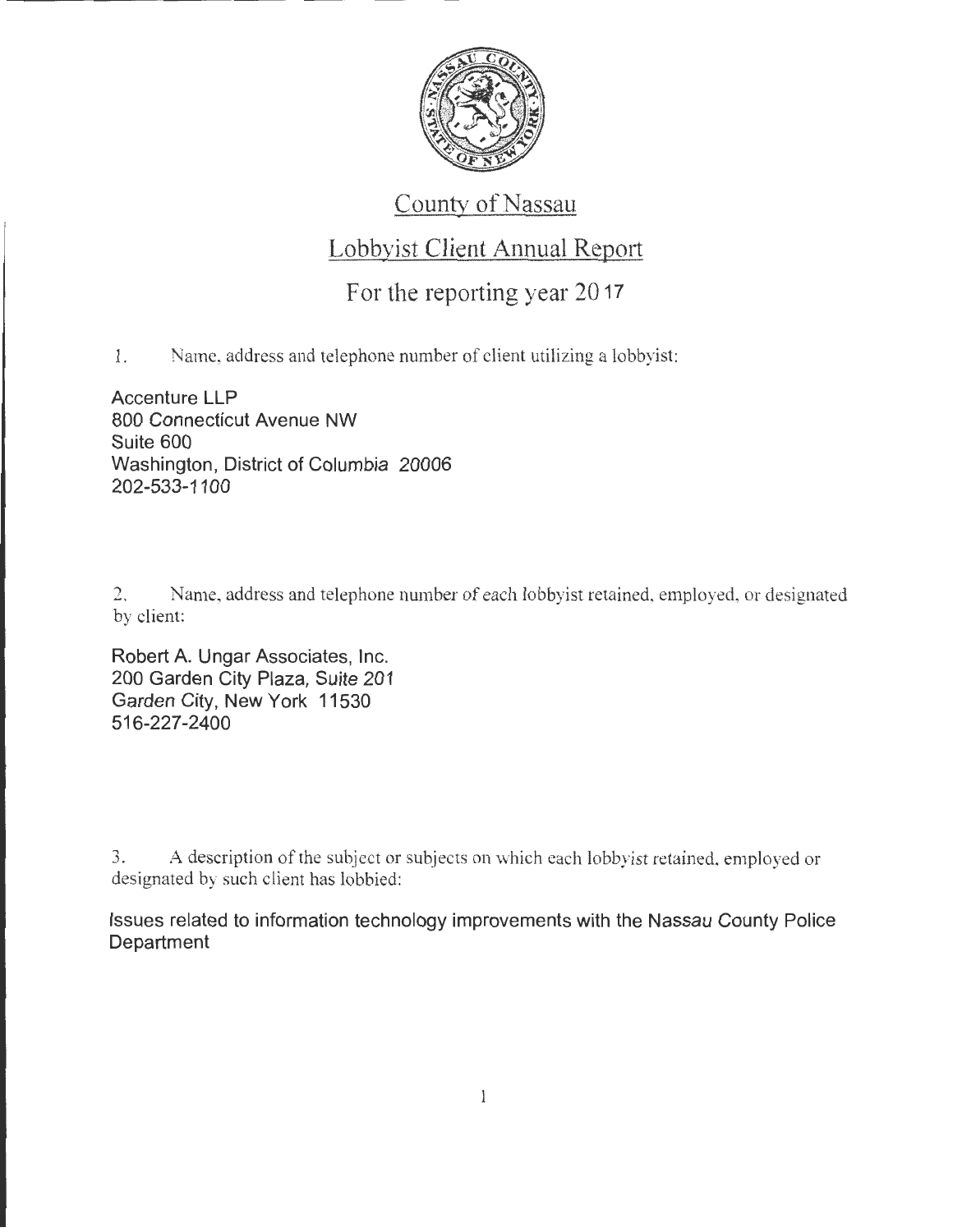Names of the persons and agencies before which such lobbyist has lobbied:  $4.$ 

Nassau County Police Commissioner

List below the expenses paid or incurred in relation to the lobbyist(s) retained by client or 5. for any other lobbying:

| Amount   | Details                                                  |                                        |
|----------|----------------------------------------------------------|----------------------------------------|
| \$60,000 | Compensation for 2017 paid to Robert A. Ungar Associates |                                        |
|          |                                                          |                                        |
|          |                                                          |                                        |
|          |                                                          |                                        |
|          |                                                          |                                        |
|          |                                                          |                                        |
|          |                                                          |                                        |
|          |                                                          |                                        |
|          |                                                          |                                        |
|          |                                                          | $\chi^2_{\rm{max}} = \frac{3\pi}{\pi}$ |
|          |                                                          | ú                                      |
|          |                                                          |                                        |
|          |                                                          |                                        |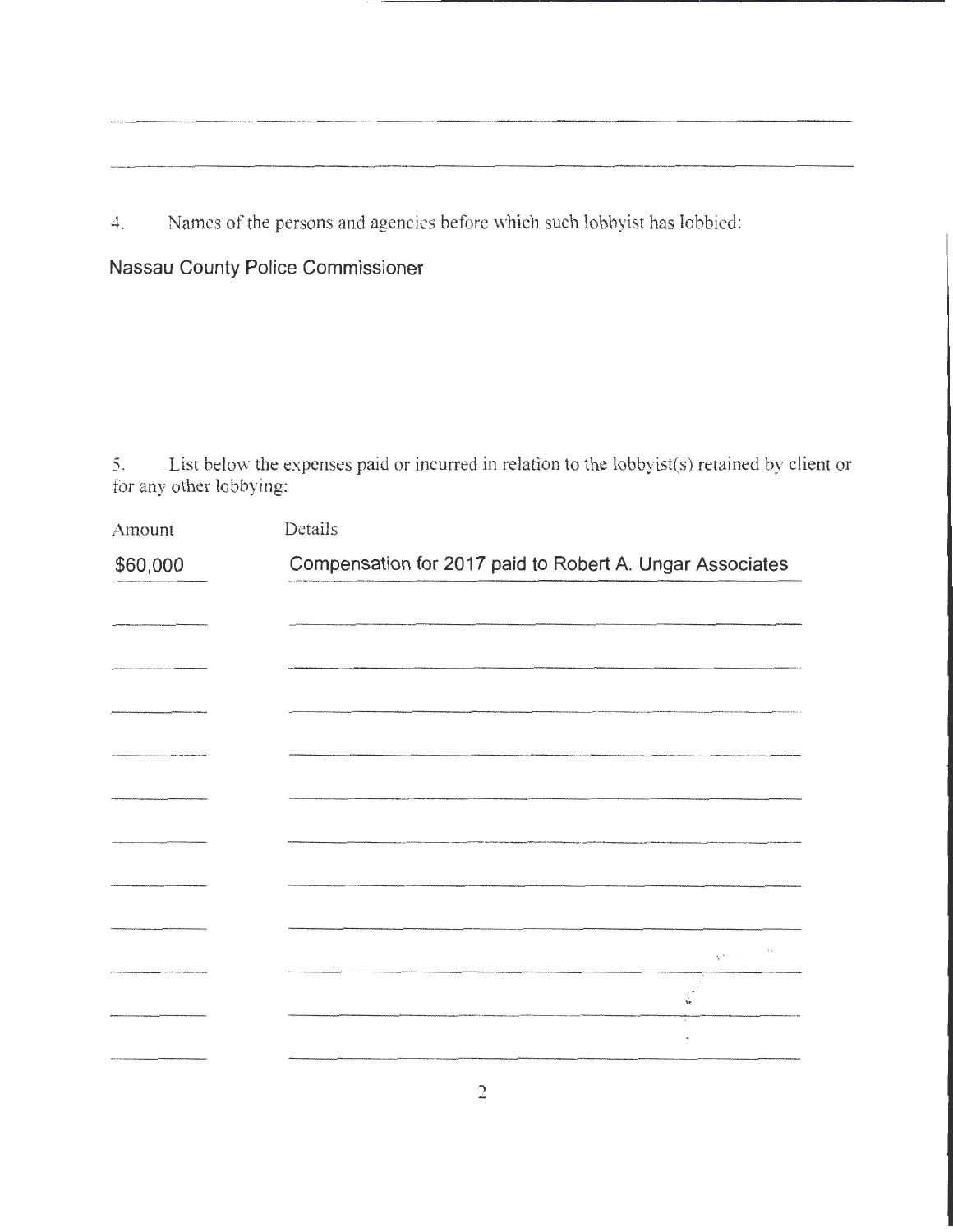6. List below the cumulative total amounts expended or incurred on lobbying throughout the prior year:

**\$60,000.00** 

I understand that copies of this form will be sent to the Nassau County Department of Information Technology ("IT") to be posted on the County's website.

I also understand that upon termination of retainer, employment or designation I must give written notice to the County Attorney within thirty (30) days of termination.

VERIFICATION: I certify that all statements made on this statement are true. correct and complete to the best of my knowledge and belief and I understand that the willful making of any false statement of material fact herein will subject me to the provisions of law relevant to the making and filing of false instnunents and will render such statement null and void.

Dated:  $1/10/12$ 

Signed:

Print Name: Eric Sildon

Title: Senior Manager. State Government Relations

STATE OF NEW YORK) SS:

**COUNTY OF NASSAU** ) -

Sworn to before me this  $107H$   $F$   $\frac{\partial F}{\partial x}$ . 2018 Day of  $\qquad \qquad$  , 20  $\sqrt{8}$